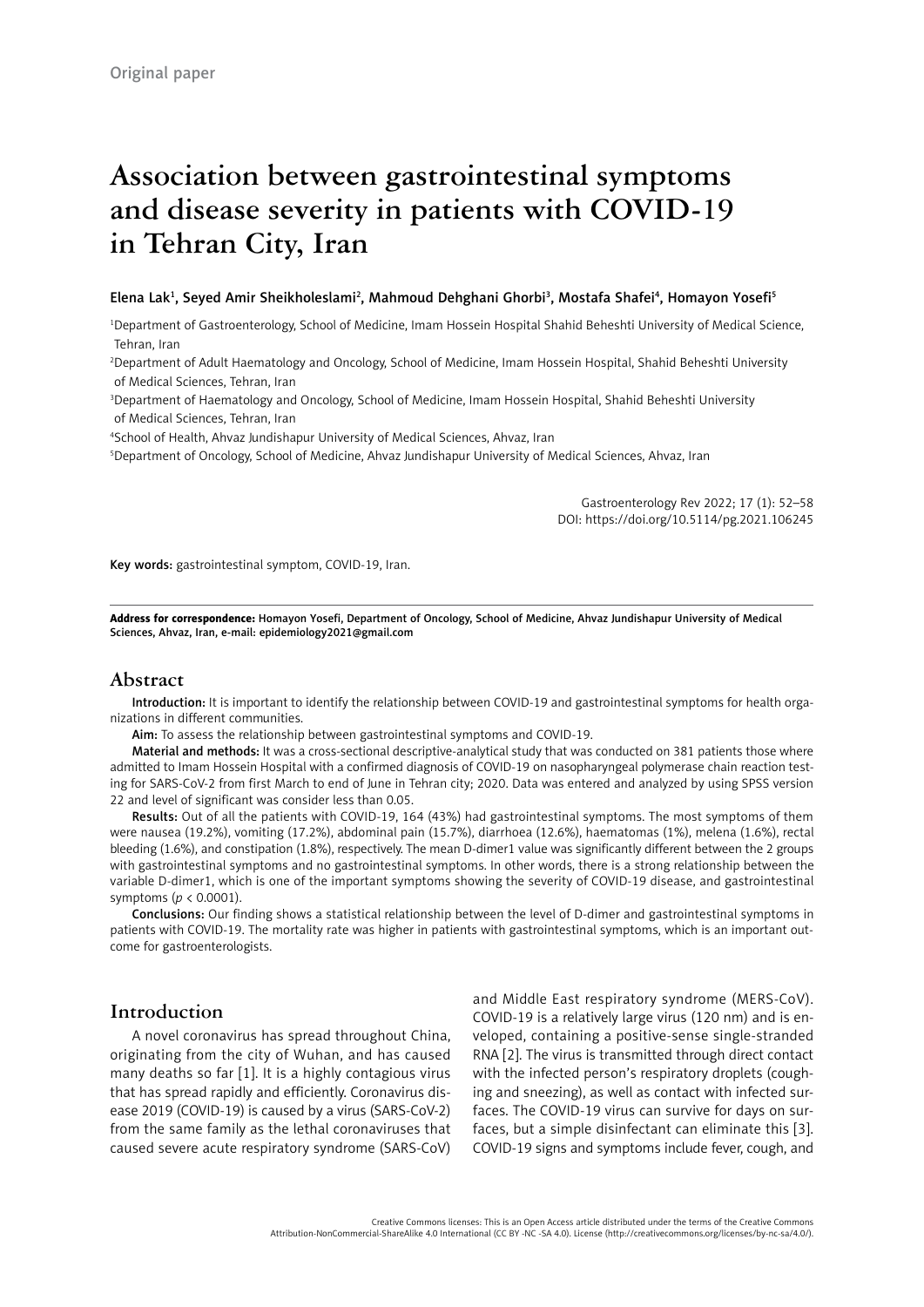shortness of breath. In more severe cases, infection can lead to pneumonia, serious respiratory problems, and, ultimately, fatalities. Thousands of people have been reported to have been infected with the virus so far [4]. Respiratory symptoms are the main symptoms, but gastrointestinal symptoms such as diarrhoea, nausea, and vomiting are also among the primary symptoms [5, 6].

The virus is excreted in the faeces, which is a sign of gastrointestinal involvement. The most common gastrointestinal symptoms are; anorexia, diarrhoea, nausea, and vomiting. A stool exam may still be positive after the breath sample is negative [7]. Patients with gastrointestinal symptoms may not have typical coronary symptoms [8].

Occurrence of GI symptoms is due to the intestinal tropism of COVID-19 [9]. Moreover, GI symptoms can coexist or even precede respiratory manifestations [10]. Rarely, COVID-19 patients can present with only GI symptoms, without respiratory symptoms [11].

The relationship between many gastrointestinal, clinical, and laboratory parameters and disease severity in different communities is not yet fully known. Examining more parameters can help improve the accuracy of anticipation and prognosis of the disease. On the other hand, patients with critical conditions should be hospitalized in the intensive care unit, while mild patients can be kept and treated separately. Also, due to the widespread outbreak of this virus and the high number of patients, it is necessary to identify the determinant indicators of patients who are the highest risk group for the severity of the disease [12].

After the outbreak of COVID-19 disease in different countries of the world, many studies have been conducted abroad on the subject of the gastrointestinal tract [13–15], but no study has been done on this case inside the country.

#### **Aim**

Therefore, the aim of this study was to assess the relationship between gastrointestinal symptoms and disease severity in patients with COVID-19.

## **Material and methods**

This was a cross-sectional descriptive-analytical study that was conducted on 381 patients who were admitted to Imam Hossein Hospital with a confirmed diagnosis of COVID-19 on nasopharyngeal polymerase chain reaction testing for SARS-CoV-2 from 1 March to the end of June 2020 in Tehran city.

#### **Exclusion criteria**

Patients were excluded if they were younger than 18 years, were not hospitalized and managed on an am-

bulatory basis, were pregnant, or for whom results of SARS-CoV-2 nasopharyngeal testing were unavailable.

#### **Study tool**

A checklist was made by researchers, which includes 5 sections: demographic information; general symptoms including asthma, cough, fever, chills, fatigue, loss sense of smell, etc.; gastrointestinal symptoms including nausea, vomiting, dark stools, constipation, diarrhoea, etc.; laboratory results; and the final consequences of survival or death. If a particular laboratory test was not performed at the time of admission, the first laboratory values within 24 h of the admission were used.

#### **Ethical considerations**

This study was supported by the Deputy of Research in Shahid Beheshti University of Medical Sciences with reference No. IR.SBMU.RETECH.REC.1399.090, and all subjects gave informed consent before participation in this study.

#### **Statistical analysis**

Statistical analysis was performed by using SPSS software version 22 (SPSS Inc., Armonk, NY, USA). The Kolmogorov-Smirnov test was used to evaluate the normality of data distribution in 2 groups: with gastrointestinal symptoms and without gastrointestinal symptoms. Descriptive summary statistics are presented as means and SD for continuous variables and frequencies with percentages for categorical variables. Categorical and continuous variables were tested for statistical significance using  $\chi^2$  tests and *t*-tests, respectively. For continuous variables that were not normally distributed, we utilized the nonparametric test such as the Mann-Whitney *U* test to compare the groups. The significance level was considered at less than 0.05.

## **Results**

#### **Outbreak rate of gastrointestinal symptoms in COVID-19 patients**

A total of 381 patients were hospitalized with confirmed COVID-19 during the study period. Female and male patients comprised 147 (38.6%) and 234 (61.4%), respectively.

The mean age was  $62.6 \pm 17.1$  years. Of these, 164 (43%) patients had gastrointestinal symptoms, and 217 (57%) did not.

The most common gastrointestinal symptoms in COVID-19 patients were nausea, vomiting, abdominal pain, and diarrhoea. 19.2% of patients had nausea, and this gastrointestinal symptom was more common in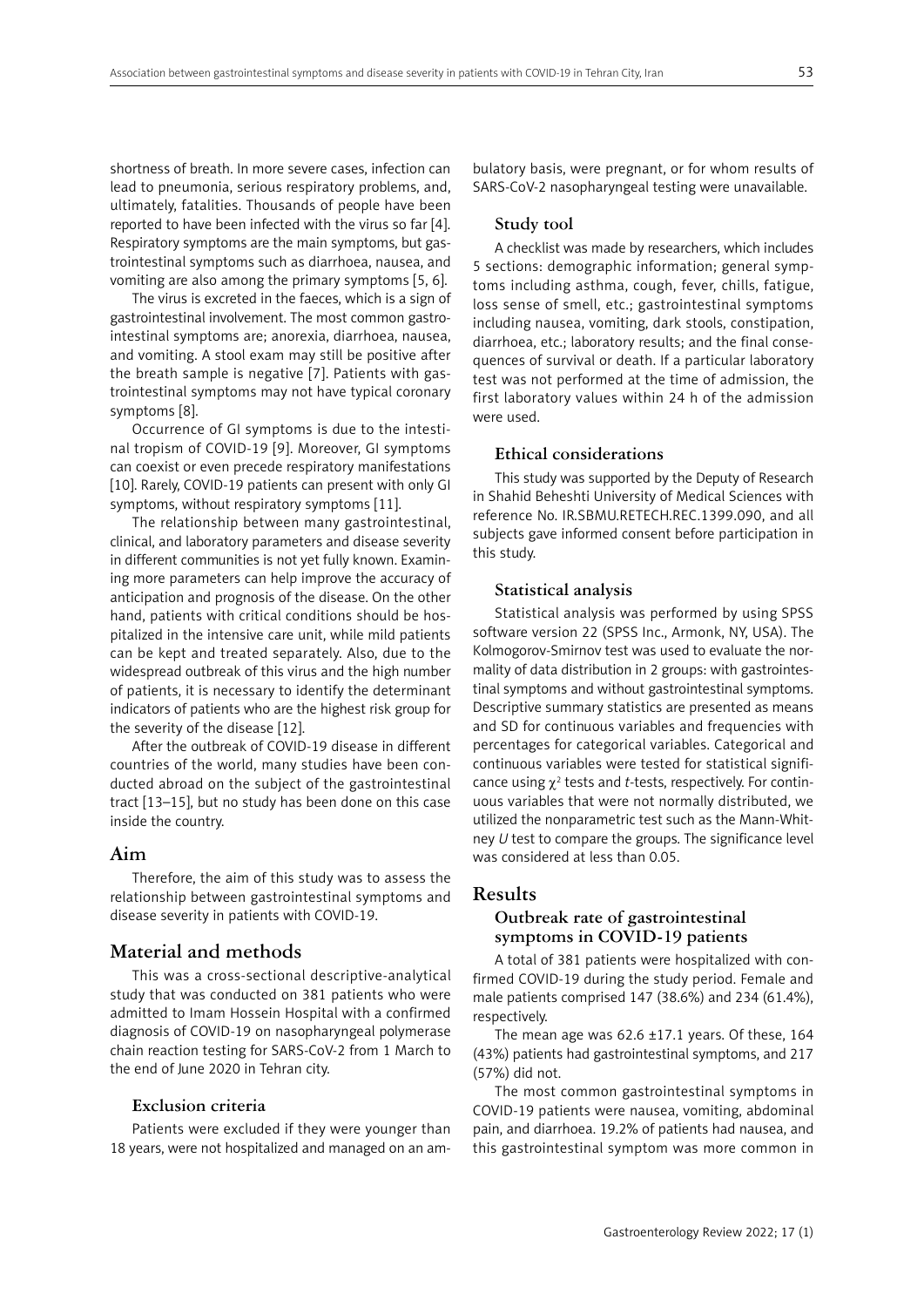| Gastrointestinal symptoms | Frequency (%) |
|---------------------------|---------------|
| Hematemesis:              |               |
| <b>No</b>                 | 377 (99)      |
| Yes                       | 4(1)          |
| Melena:                   |               |
| <b>No</b>                 | 375 (98.4)    |
| Yes                       | 6(1.6)        |
| Rectorrhagia:             |               |
| <b>No</b>                 | 375 (98.4)    |
| Yes                       | 6(1.6)        |
| Nausea:                   |               |
| <b>No</b>                 | 308 (80.8)    |
| Yes                       | 73 (19.2)     |
| Vomiting:                 |               |
| <b>No</b>                 | 315 (82.7)    |
| Yes                       | 66 (17.3)     |
| Constipation:             |               |
| <b>No</b>                 | 374 (98.2)    |
| Yes                       | 7(1.8)        |
| Diarrhoea:                |               |
| <b>No</b>                 | 333 (87.4)    |
| Yes                       | 48 (12.6)     |
| Abdominal sonography:     |               |
| <b>No</b>                 | 321 (84.3)    |
| Yes                       | 60 (15.7)     |

| Table I. Frequency of gastrointestinal symptoms |  |  |
|-------------------------------------------------|--|--|
|-------------------------------------------------|--|--|

women than men (male and female 15.4% and 25.2%, respectively). Also 17.2% of patients had vomiting, and this symptom was observed much more in women than in men. 15.7% of patients had abdominal pain, which was also much more common in women than in men. Diarrhoea occurred in 13.7% of male and 10.9% of females.

Four patients had haematemesis (1%), and melena was found in 6 (1.6%) patients. Other features of the sample under review are listed in Table I.

There was no statistical difference between the 2 groups in values of laboratory data such as mean haemoglobin, white blood cells (WBC), lymphocyte, and platelet counts. The mean ferritin level was lower in the cases than in the controls but did not reach statistical significance (777 vs. 951 ng/ml, *p* = 0.61). Mean C-reactive protein (CRP), creatinine, and lactic acid levels were higher but not statistically significant in both groups, as noted in.

For the whole group of subjects, the mean levels of laboratory data at the time of admission were as follows: WBC 12.1; creatinine (Cr) 2.12; urea 53.7; aspartate aminotransferease (AST) 61.9; alkaline phosphatase (ALP) 216.4; mean lactate dyhydrogenase (LDH) 630.6; mean D-dimer 2247.1; CRP 56.3, and international normalized ratio (INR) 1.31. The means of these variables in the gender groups of men and women as well as in the groups with gastrointestinal symptoms and no symptoms are given in Table II.

#### **Relationship between age, gender, and body mass index (BMI) of people with and without gastrointestinal symptoms**

The 2-sample independent *t*-test was used to evaluate the relationship between age of COVID-19 patients and gastrointestinal symptoms.

| <b>able if.</b> Mcan laboratory data icycle at the time or admission |        |        |         |                                                              |                                                                 |          |
|----------------------------------------------------------------------|--------|--------|---------|--------------------------------------------------------------|-----------------------------------------------------------------|----------|
| Variable                                                             | Male   | Female | P-value | COVID-19 patient with<br>gastrointestinal symptoms<br>(mean) | COVID-19 patient without<br>gastrointestinal symptoms<br>(mean) | P-value  |
| White blood cell                                                     | 14.81  | 8.0095 | 0.36    | 9.0659                                                       | 14.544                                                          | 0.46     |
| Creatinine                                                           | 2.1762 | 2.0317 | 0.754   | 2.7337                                                       | 1.657                                                           | 0.03     |
| Urea                                                                 | 56.756 | 49.037 | 0.142   | 62.596                                                       | 45.543                                                          | 0.001    |
| Aspartate transaminase                                               | 72.108 | 45.087 | 0.074   | 80.94                                                        | 47.025                                                          | 0.102    |
| Alkalosis                                                            | 211.76 | 224.41 | 0.553   | 240.98                                                       | 197.18                                                          | 0.047    |
| Lactic dehydrogenase                                                 | 662.48 | 575.99 | 0.401   | 669.58                                                       | 594.47                                                          | 0.46     |
| D-dimer                                                              | 2405.8 | 1991.9 | 0.560   | 3651.4                                                       | 933.46                                                          | < 0.0001 |
| Cyclic receptor protein                                              | 60.81  | 49.25  | 0.053   | 50.932                                                       | 60.422                                                          | 0.103    |
| International normalized ratio                                       | 1.2476 | 1.4084 | 0.466   | 1.275                                                        | 1.3398                                                          | 0.765    |
|                                                                      |        |        |         |                                                              |                                                                 |          |

Table II. Mean laboratory data levels at the time of admission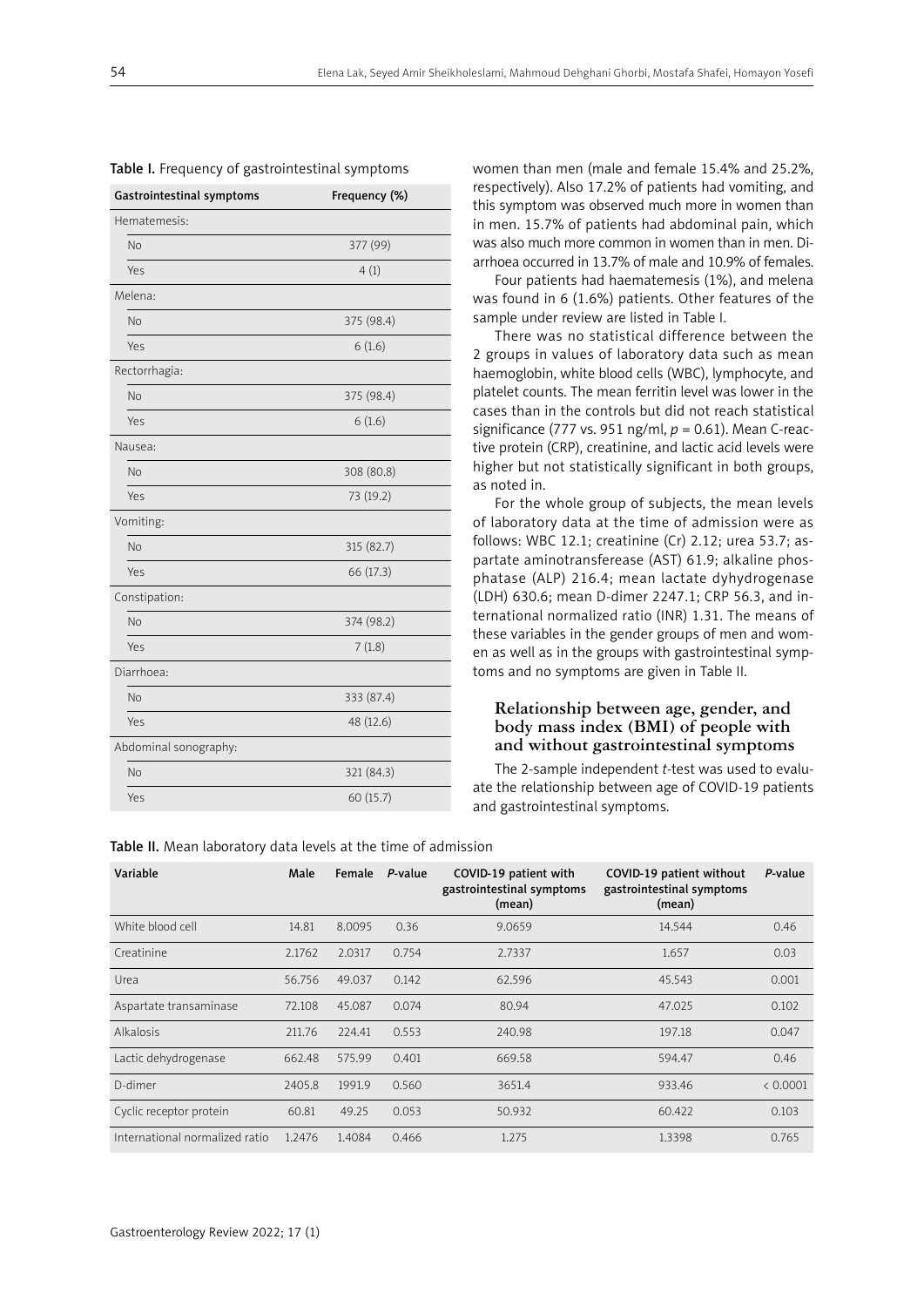The mean age of patients in the 2 groups was not statistically significant ( $p = 0.317$ ). The  $\chi^2$  test was used to examine the relationship between gender and gastrointestinal symptoms in patients with COVID-19, showing that there was statistically significant between gender and gastrointestinal symptoms (*p* < 0.0001). Also, there was no statistically significant difference between the BMI of patients and gastrointestinal symptoms (*p* =0.35) (Table III).

#### **Relationship between age and BMI and length of hospital stay with outcome (death or improved)**

In the group of improved patients, the mean age was 60.2 years, with a standard deviation of 16.8 years and with an age range of 20 to 94 years.

In the death group, the mean age was 72.9 years with a standard deviation of 14.7 years with an age range of 41 to 100 years. There was a statistically significant difference between the 2 groups in terms of age (*p* < 0.001).

The mean body mass index was  $28.4 \pm 12.2$  in the improved group and 26.84 ±8.7 in the deceased group, which was not statistically significant between the 2 groups (*p* > 0.05). The mean number of hospitalization days in the hospital in the recovered patient group was 6.76 days and in the deceased group it was 7.06 days. In other words, the length of stay of the deceased patients was 0.3 days longer than the improved patients, but this difference was not statistically significant (*p* = 0.493 > 0.05) (Table IV).

#### **Relationship between gastrointestinal symptoms and severity of COVID-19 disease**

The 2-sample independent *t*-test was used to investigate the relationship between the variables of severity of COVID-19 disease and gastrointestinal symptoms. The severity of COVID-19 disease was assessed in 2 groups: patients with gastrointestinal symptoms and patients without gastrointestinal symptoms. The results are shown in Table V.

According to the 2-sample independent *t*-test, only the mean D-dimer1 level was significantly different between the 2 groups (with gastrointestinal symptoms and without gastrointestinal symptoms). In other words, there is a strong relationship between the D-dimer1 variable, which is one of the important symptoms showing the severity of COVID-19 disease, and gastrointestinal symptoms (*p* < 0.0001). As can be observed in Table V, the mean D-dimer1 value is 3651 in the group with no gastrointestinal symptoms and 933 in the group without gastrointestinal symptoms, which indicates a significant difference between the 2 groups, but other severity of COVID-19 disease.

According to the above table, among LDH, erythrocyte sedimentation rate (ESR), D-dimer and  $O_2$ Pulse-Oximeter variables, D-Dimer variable had a significant difference between the two groups of patients with gastrointestinal symptoms and without gastrointestinal symptoms. The means of ESR, CRP, dimer, LDH, and  $O_2$ PulseOximeter are also seen in the 2 groups in Table V.

Table III. Relationship between age, gender, and BMI of people with and without gastrointestinal symptoms

| Characteristics        | COVID-19 patients with<br>gastrointestinal symptoms | COVID-19 patients without<br>gastrointestinal symptoms | P-value  |
|------------------------|-----------------------------------------------------|--------------------------------------------------------|----------|
| Age, mean (SD)         | 63.66 (17.195)                                      | 61.88 (17.123)                                         | 0.31     |
| BMI, mean (SD)         | 29.98 (16.47)                                       | 27.5(6.39)                                             | 0.35     |
| Female gender, $n$ (%) | 78 (47.6)                                           | 69 (31.8)                                              | < 0.0001 |

| Variable                     | <b>Outcome</b> | Frequency | Mean  | <b>Standard deviation</b> | P-value |  |
|------------------------------|----------------|-----------|-------|---------------------------|---------|--|
| Age                          | Improved       | 307       | 60.19 | 16.8                      | < 0.001 |  |
|                              | Death          | 74        | 72.86 | 14.74                     |         |  |
| <b>BMI</b>                   | Improved       | 239       | 28.35 | 12.21                     | 0.207   |  |
|                              | Death          | 43        | 26.84 | 8.7                       |         |  |
| Duration of hospital<br>stay | improved       | 307       | 6.76  | 5.32                      | 0.493   |  |
|                              | death          | 74        | 7.06  | 6.89                      |         |  |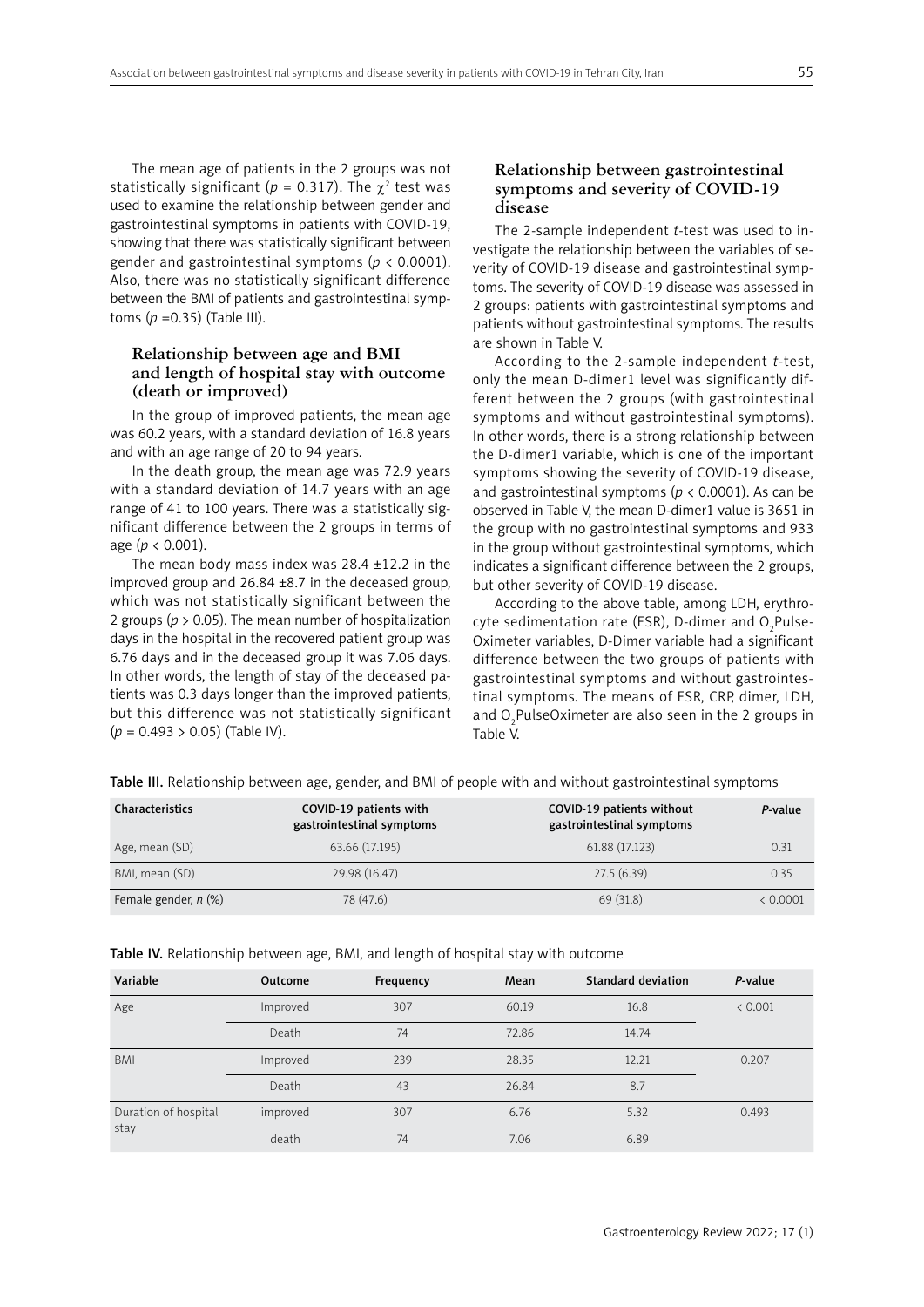| Variable                   | Groups                       | Frequency | Mean    | <b>SD</b> | P-value  |
|----------------------------|------------------------------|-----------|---------|-----------|----------|
| Cyclic receptor<br>protein | Gastrointestinal symptoms    | 157       | 50.93   | 52.80     | 0.107    |
|                            | No gastrointestinal symptoms | 204       | 60.42   | 57.17     |          |
| <b>FSR</b>                 | Gastrointestinal symptoms    | 126       | 45.45   | 26.74     | 0.551    |
|                            | No gastrointestinal symptoms | 145       | 47.35   | 25.46     |          |
| Lactic<br>dehydrogenase    | Gastrointestinal symptoms    | 93        | 669.58  | 950.16    | 0.45     |
|                            | No gastrointestinal symptoms | 100       | 594.47  | 275.80    |          |
| D-dimer                    | Gastrointestinal symptoms    | 29        | 3651.44 | 3030.50   | < 0.0001 |
|                            | No gastrointestinal symptoms | 31        | 933.46  | 1219.79   |          |
| $O2$ pulse<br>oximeter     | Gastrointestinal symptoms    | 114       | 89.82   | 2.46      | 0.559    |
|                            | No gastrointestinal symptoms | 168       | 89.24   | 2.32      |          |

Table VI. Relationship between severity of COVID-19 disease and gastrointestinal symptoms according to qualitative variables

| Variable                     | With gastrointestinal symptoms<br>n(%) | Without gastrointestinal symptoms<br>n(%) | Total      | P-value |
|------------------------------|----------------------------------------|-------------------------------------------|------------|---------|
| Outcome:                     |                                        |                                           |            | 0.41    |
| Improved                     | 307 (80.6)                             | 178 (82)                                  | 129 (78.7) |         |
| Death                        | 74 (19.4)                              | 39 (18)                                   | 35(21.3)   |         |
| Unilateral lung involvement: |                                        |                                           |            | 0.526   |
| Yes                          | 42(11)                                 | 22(10.1)                                  | 20(12.2)   |         |
| <b>No</b>                    | 339 (89)                               | 195 (89.9)                                | 144 (87.8) |         |
| Bilateral lung involvement:  |                                        |                                           |            | 0.589   |
| Yes                          | 294 (87.5)                             | 167(88.4)                                 | 127 (86.4) |         |
| <b>No</b>                    | 42(12.5)                               | 22(11.6)                                  | 20(13.6)   |         |

The  $\chi^2$  test was used to evaluate the relationship between mortality frequency and pulmonary involvement rate with or without gastrointestinal symptoms. One of the most important symptoms in diagnosing the severity of COVID-19 disease is the frequency of death in the groups.

In the study of pulmonary involvement rate in patients, no statistically significant relationship was observed between the severity of COVID-19 disease and the rate of pulmonary involvement in these patients (*p* = 0.589) (Table VI).

## **Discussion**

In this study, we found that 164 (43%) of the patients hospitalized with COVID-19 presented with at least one gastrointestinal (GI) symptom such as diar-

rhoea, nausea, vomiting, or abdominal pain. Nausea was the most common GI symptom, followed by vomiting, abdominal pain, and diarrhoea. There were no significant differences in terms of patient demographics between patients with and without GI symptoms, but there were significant differences between some laboratory data such as creatinine, urea and D-dimer between patients with and without GI symptoms. Furthermore, there was no association between severity of COVID-19 disease and gastrointestinal symptoms.

Our study shows that the prevalence of GI symptoms in COVID-19 patients is 43%, which is lower than the prevalence of GI symptoms reported by other studies in the USA and China in the range of 50.5–61.3% [9, 16]. The higher reported rate of GI symptoms in those studies could probably be due to the inclusion of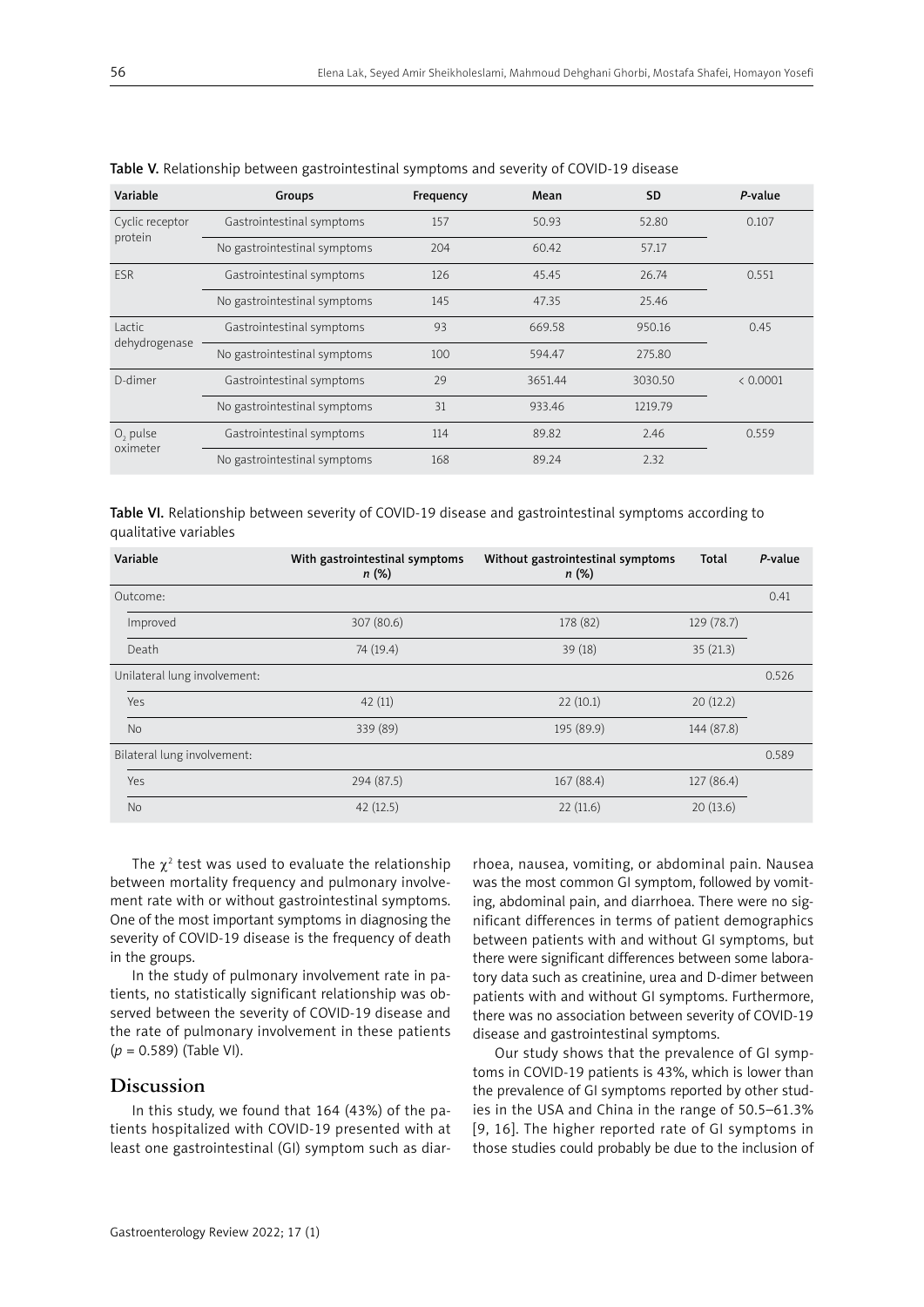anorexia as one of the GI symptoms. Anorexia is a nonspecific symptom that could be related to an overall infectious or inflammatory process and hence was not included as a specific GI symptom in our study. In a US study by Redd *et al.* [17], the prevalence of GI symptoms in COVID-19 patients was reported to be as high as 61.3%. In that study, anorexia was reported in 34.8% of cases, diarrhoea in 33.7%, and nausea in 26.4%. In a study by Guan *et al.* [9] from Wuhan, China, even though about 50% reported having GI symptoms, the majority of these patients had anorexia (78.6%). When anorexia was excluded from the analysis, only 18.6% had specific GI symptoms. A trend of increasing recognition of GI manifestations among COVID-19 patients has been noted since its outbreak in Wuhan, China. During the original outbreak in Wuhan, diarrhoea was reported in only 3% of the cases [18]. This number increased to 10% in a subsequent study from Wuhan and 25% in a study from Singapore [3, 19]. As awareness is increasing among health-care workers about the GI manifestations in COVID-19 patients, the reports of the presence of GI symptoms are increasing in the studies. In our study, there was no association between the GI symptoms and outcomes in COVID-19 patients. Previous studies have reported conflicting findings concerning the presence of GI symptoms and poor outcomes. In the study by Guan *et al.* [9] from Wuhan, China, patients with digestive symptoms had longer LOS (9 vs. 7.3 days,  $p = 0.013$ ). Furthermore, this study noted that as the severity and duration of COVID-19 increase, GI symptoms increase as well. In a multicentre study of 191 patients by Zhou *et al.* [20], the presence of GI symptoms was associated with elevated CRP (7.3 vs. 3.8 mg/l,  $p = 0.021$ ), elevated alanine aminotransferase (64.1) vs. 46.6 U/l,  $p = 0.049$ ), and lower haemoglobin levels, when compared to patients without GI symptoms. However, in the study by Redd *et al.* [17] there were no differences in clinical outcomes in patients with or without GI symptoms. Also, they reported no significant differences in the leukocyte count, haemoglobin, platelets, coagulation, or liver tests in groups with or without GI symptoms. Although the specific mechanisms causing GI manifestations in COVID-19 are not entirely known, there are several proposed theories. Intestinal tropism has been noted with SARS-CoV-2, which could be due to its strong affinity to angiotensin-converting enzyme-2 receptors, and angiotensin-converting enzyme-2 receptors are highly expressed in the oesophagus and intestinal epithelial cells [21]. Hence, there is a strong possibility of direct small bowel involvement, resulting in direct cytopathic effects causing GI symptoms. Furthermore, Redd *et al.* [17] noted that loss of smell (anosmia) and loss of taste (ageusia) were commonly

associated with nausea (adjusted  $OR = 2.71$ , 95% CI: 1.21–6.20; *p* = 0.015) and anorexia (adjusted OR = 3.70, 95% CI: 1.49–9.16; *p* = 0.0048) after controlling for potential confounders. While the exact cause of this association is unclear, it could be due to damage to olfactory and gustatory receptors during viral entry through nasal and oral routes [22]. Additionally, in a study from Hong Kong, patients with diarrhoea on presentation had higher rates of stool RNA positivity when compared to those without diarrhoea (38.5 vs. 8.7%, *p* = 0.02). This is suggestive of the direct effects of the SARS-CoV-2 on the GI tract [19]. Also, the viral infection can cause altered intestinal permeability, resulting in malabsorption [23]. Finally, the inflammatory response from a cytokine storm in severe COVID-19 patients can cause hypoxia-induced bowel ischaemia and contribute to diarrhoea. Gastrointestinal symptoms were associated with D-dimer1 rate in patients, but other variables such as CRP, ESR, LDH, pulse oximeter, and pulmonary involvement rate did not have a statistically significant relationship with having gastrointestinal symptoms. Despite the lack of a significant relationship between mortality due to COVID-19 disease and gastrointestinal symptoms, a significant difference in the frequency of mortality was observed between the 2 groups (with gastrointestinal symptoms and without symptoms).

Specific limitations to this study include the cross-sectional design, relatively single-centre hospital-based nature, and lack of validated symptom instruments. This could introduce selection bias and limit the reliability and generalizability of the results. We could not correlate the presence of SARS-CoV-2 RNA with GI symptoms because this test was not routinely performed in our institution.

The second limitation was related to the selection of patients who were hospitalized in the hospital and hence a high frequency of pulmonary involvement in the group of patients who did not have gastrointestinal symptoms. Therefore, the lack of a significant of relationship between pulmonary involvement and gastrointestinal symptoms with the severity of COVID-19 disease may be due to the fact that only patients with moderate to severe disease were referred to hospital. Therefore, it cannot be said with certainty that the rate of pulmonary involvement has no relationship with gastrointestinal symptoms.

#### **Conclusions**

GI symptoms are commonly encountered in hospitalized COVID-19 patients. In our study the most common gastrointestinal symptom was nausea. Gastrointestinal symptoms of nausea, vomiting, and abdominal pain were more common in women, and diarrhoea was